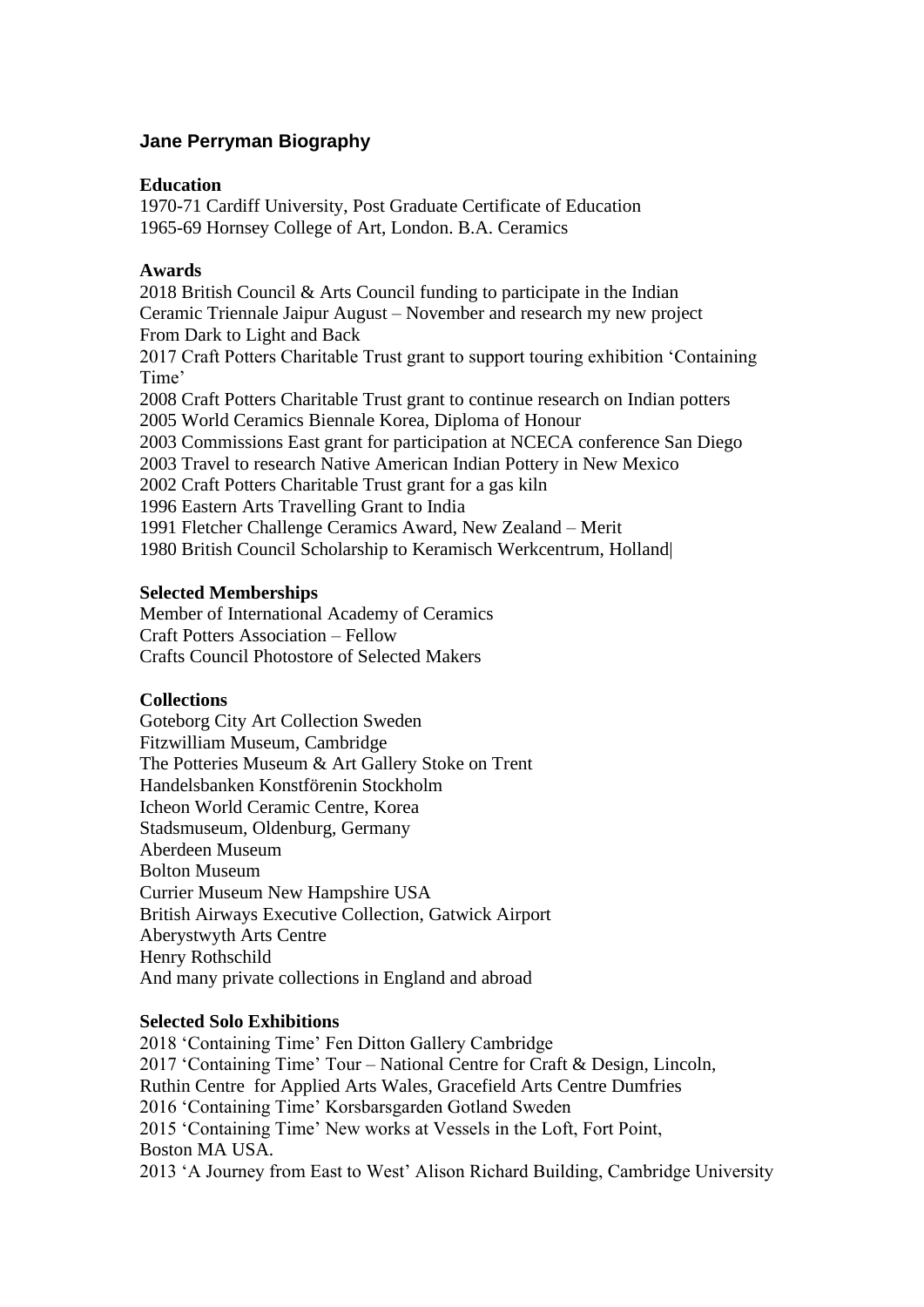2012 'Ancient Traditions Contemporary Practise' Aberystwyth Art Centre 2009 Blas & Knada Stockholm 2004 Bluecoat Display Centre, Liverpool 2004 Byard Art, Cambridge 2003 Contemporary Ceramics, London 2000 Hart Gallery, London

### **Selected Group Exhibitions – see website www.janeperryman.co.uk**

### **Authored Books**

*Containing Time* catalogue published by National Centre for Craft and Design *Smoke Firing Contemporary Artists and Approaches* published by A&C Black, University of Pensylvania Press, La Revue de la Ceramique et du Verre & Haupt *Naked Clay Ceramics without Glaze* published by A&C Black, University of Pensylvania Press *Traditional Pottery of India* published by A&C Black, University of Pensylvania Press, La Revue de la Ceramique et du Verre *Smoke Fired Pottery* published by A&C Black & Haupt

### **Film**

**P**ottery Traditions of India independently produced by Jane Perryman available from website **www.janeperryman.co.uk**

### **Critical Reviews**

2017 Ceramic Review no 287 2016 Neue Keramiek Aug issue 2016 Ceramic Review no 280 2015 Ceramics Monthly July issue 2013 Ceramic Review no. 264 2012 Ceramic Review no. 258 2010 Ceramic Review no. 245 2009 Ceramic Review no. 237 2007 Ceramic Review no. 232 2006 Ceramic Review no. 220 2000 Ceramic Review no. 186 1999 Ceramic Review no. 176 1997 Ceramic Review no. 168 1995 Ceramic Review no. 154

### **Selected Lectures and Workshops**

2018 Symposium lecture Indian Ceramic Triennale 2017 Workshop Releasing Creativity Ruthin Craft Centre 2016 Workshop Korsbarsgarden Gotland Sweden 2015 Workshop and lecture Office for the Arts Harvard MA USA Workshop and lecture Currier Museum Manchester NH USA Lecture Mudflat Boston MA USA 2013 Lectures and workshop Sanskriti Museum Delhi